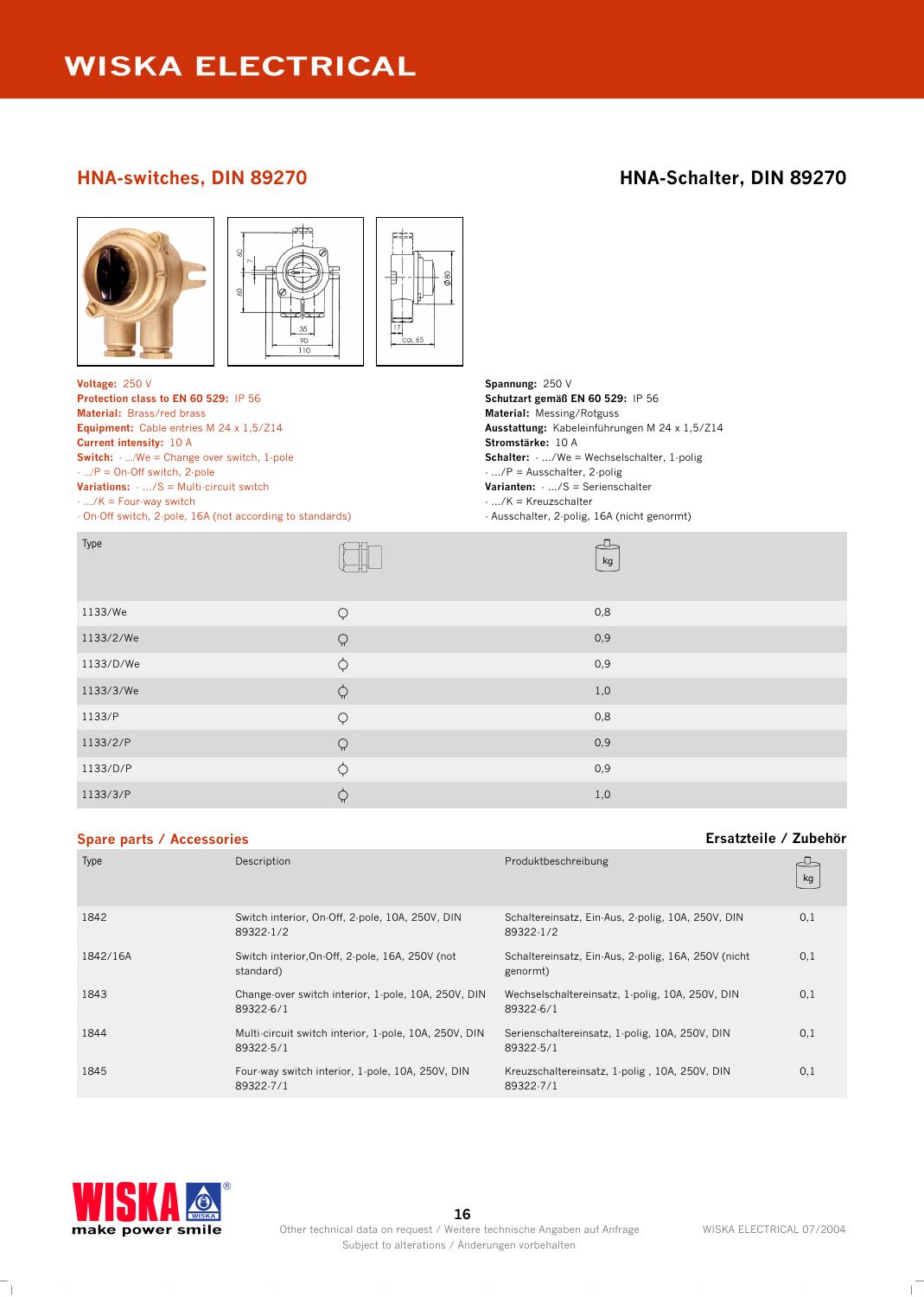# **HNA-switches with control light HNA-Schalter mit Kontrollleuchte**

| Voltage: 250 V<br><b>Protection class to EN 60 529: IP 56</b><br><b>Material: Brass/red brass</b><br><b>Equipment:</b> $\cdot$ Cable entries M 24 x 1,5/Z14<br>- Control light E 14, red, with glow lamp<br><b>Current intensity: 10 A</b><br><b>Switch:</b> $\cdot$ /We = Change-over switch, 1-pole<br>$\cdot$ /P = On-Off switch, 2-pole | عضامضة<br>35<br>ca. 65<br>90<br>110<br>Spannung: $250V$<br>Schutzart gemäß EN 60 529: IP 56<br><b>Material:</b> Messing/Rotguss<br>Ausstattung: Kabeleinführungen M 24 x 1,5/Z14<br>- Kontrollleuchte E 14, rot, mit Glimmlampe<br>Stromstärke: 10 A<br><b>Schalter:</b> $\ldots$ We = Wechselschalter, 1 polig<br>$\cdot$ /P = Ausschalter, 2-polig |
|---------------------------------------------------------------------------------------------------------------------------------------------------------------------------------------------------------------------------------------------------------------------------------------------------------------------------------------------|------------------------------------------------------------------------------------------------------------------------------------------------------------------------------------------------------------------------------------------------------------------------------------------------------------------------------------------------------|
| <b>Variations:</b> $\cdot$ /S = Multi-circuit switch<br>$\cdot$ /K = Four-way switch<br>On-Off switch, 2-pole, 16A (not according to standards)<br>$\cdot$ /green = control light green                                                                                                                                                     | <b>Varianten:</b> $\cdot$ /S = Serienschalter<br>$\cdot$ /K = Kreuzschalter<br>- Ausschalter, 2-polig, 16A (nicht genormt)<br>$\cdot$ /grün = Kontrollleuchte grün                                                                                                                                                                                   |
| Type                                                                                                                                                                                                                                                                                                                                        | kg                                                                                                                                                                                                                                                                                                                                                   |

1138/We  $\bigcirc$ 1138/P  $\bigcirc$ 

|  |  | <b>Spare parts / Accessories</b> |
|--|--|----------------------------------|

| Type     | Description                                                        | Produktbeschreibung                                             | kg  |
|----------|--------------------------------------------------------------------|-----------------------------------------------------------------|-----|
| 1842     | Switch interior, On-Off, 2-pole, 10A, 250V, DIN<br>89322-1/2       | Schaltereinsatz, Ein-Aus, 2-polig, 10A, 250V, DIN<br>89322-1/2  | 0,1 |
| 1842/16A | Switch interior, On-Off, 2-pole, 16A, 250V (not<br>standard)       | Schaltereinsatz, Ein-Aus, 2-polig, 16A, 250V (nicht<br>genormt) | 0,1 |
| 1843     | Change-over switch interior, 1-pole, 10A, 250V, DIN<br>89322-6/1   | Wechselschaltereinsatz, 1-polig, 10A, 250V, DIN<br>89322-6/1    | 0,1 |
| 1844     | Multi-circuit switch interior, 1-pole, 10A, 250V, DIN<br>89322-5/1 | Serienschaltereinsatz, 1-polig, 10A, 250V, DIN<br>89322-5/1     | 0,1 |
| 1845     | Four-way switch interior, 1-pole, 10A, 250V, DIN<br>89322-7/1      | Kreuzschaltereinsatz, 1-polig, 10A, 250V, DIN<br>89322-7/1      | 0,1 |
| 1921     | Control light, red, with glow lamp, and lampholder<br>E14          | Kontrollleuchte, rot, mit Glimmlampe und Fassung<br>E14         | 0,1 |
| 1922     | Control light, green, with glow lamp, and lampholder<br>E14        | Kontrollleuchte, grün, mit Glimmlampe und Fassung<br>E14        | 0,1 |

For the wide range of Cable glands and accessories for all applications please look at the catalogue "WISKA INDUSTRY" Das umfangreiche Sortiment an Kabelverschraubungen und Zubehör für alle Einsatzbereiche finden Sie im Katalog "WISKA INDUSTRY".



**Spare parts / Accessories Ersatzteile / Zubehör**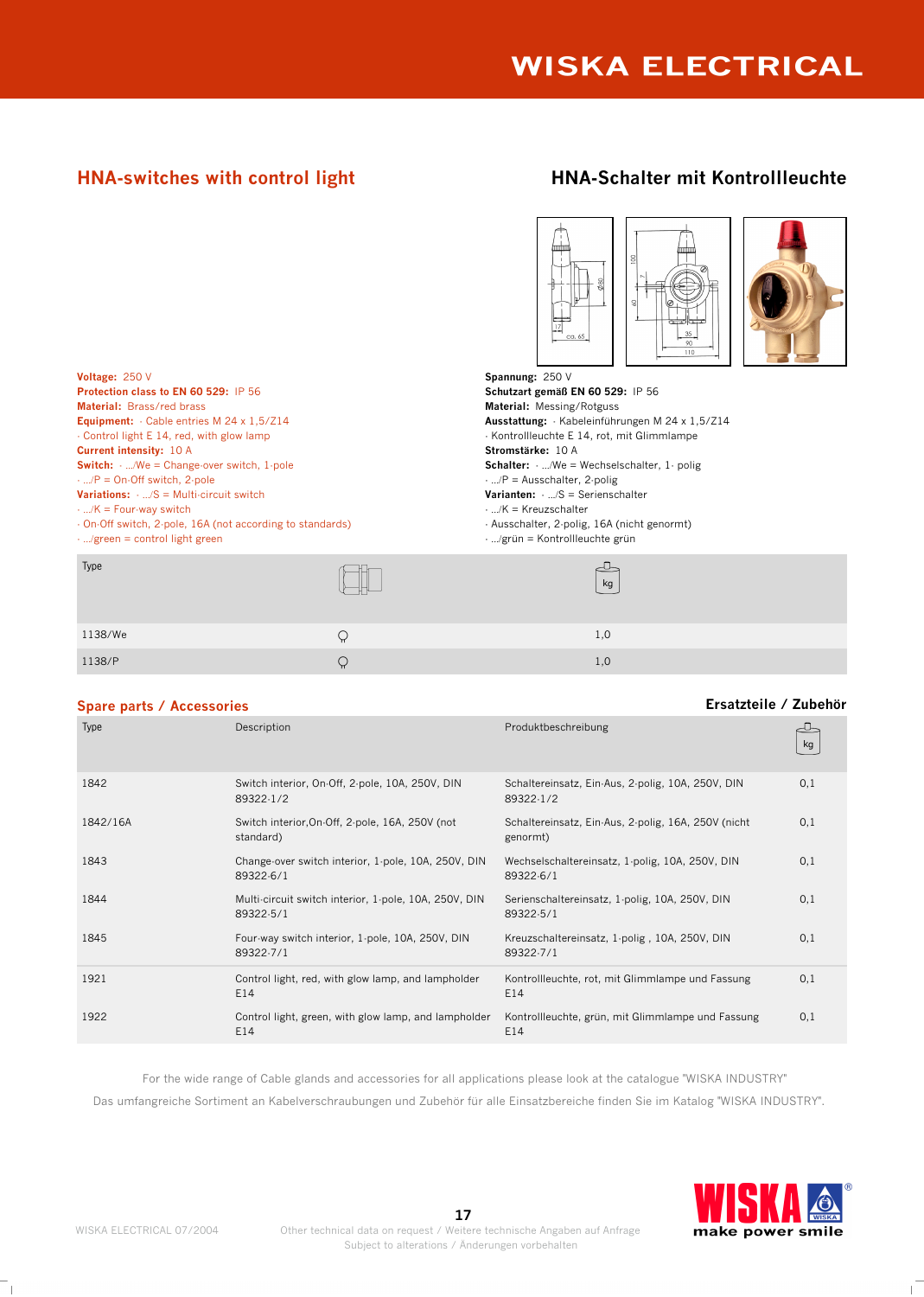## **Rotary On-Off and change-over switches <b>Paket-Aus- und Umschalter**





**Voltage:** 380 V **Spannung:** 380 V **Equipment:** - Cable entries M 24 x 1,5/Z14

- Position of cable entries is exchangeable

**Current intensity:** 16 A **Stromstärke:** 16 A

**Switch:** - 2066 = Rotary On-Off switch, 2-pole

- 2067 = Rotary change-over switch, 2-pole, with Off-position

- 2068 = Rotary change-over switch, 2-pole, without Off-position

- 3066 = Rotary On-Off switch, 3-pole

- 3067 = Rotary change-over switch, 3-pole, with Off-position **Variations:** Switches suitable for a voltage up to 500 V **Varianten:** Schalter bis zu einer Spannung von 500 V

ca. H

**Protection class to EN 60 529:** IP 56 **Schutzart gemäß EN 60 529:** IP 56 **Material:** Brass/red brass **in Fig. 2018 Material:** Messing/Rotguss **Material: Messing/Rotguss Ausstattung:** - Kabeleinführungen M 24 x 1,5/Z14 - Position der Kabeleinführungen nachträglich veränderbar **Kind of current:** AC **Spannungsart:** AC **Schalter:** - 2066 = Paket Ausschalter, 2-polig - 2067 = Paket-Gruppenschalter, 2-polig, mit 0-Position - 2068 = Paket-Wechselschalter, 2-polig, ohne 0 Position

- 3066 = Paket Ausschalter, 3-polig

- 3067 = Paket-Gruppenschalter, 3-polig, mit 0-Position

| Type   |                                                                                                                                                                                                                                                                                                                                                                                                                       | ᅩ<br>kg |
|--------|-----------------------------------------------------------------------------------------------------------------------------------------------------------------------------------------------------------------------------------------------------------------------------------------------------------------------------------------------------------------------------------------------------------------------|---------|
| 2066   | $\hbox{\large $\circ$}$                                                                                                                                                                                                                                                                                                                                                                                               | $1,\!7$ |
| 2066/2 | $\hbox{$\bigcirc$}$                                                                                                                                                                                                                                                                                                                                                                                                   | $1,8$   |
| 2066/D | $\boldsymbol{\varphi}$                                                                                                                                                                                                                                                                                                                                                                                                | $1,8$   |
| 2066/3 | $\boldsymbol{\zeta}$                                                                                                                                                                                                                                                                                                                                                                                                  | $1,8$   |
| 2067/2 | $\hbox{$\bigcirc$}$                                                                                                                                                                                                                                                                                                                                                                                                   | $1,8$   |
| 2067/D | $\boldsymbol{\varphi}$                                                                                                                                                                                                                                                                                                                                                                                                | $1,8$   |
| 2067/3 | $\hskip 1pt \hskip 1pt \hskip 1pt \hskip 1pt \hskip 1pt \hskip 1pt \hskip 1pt \hskip 1pt \hskip 1pt \hskip 1pt \hskip 1pt \hskip 1pt \hskip 1pt \hskip 1pt \hskip 1pt \hskip 1pt \hskip 1pt \hskip 1pt \hskip 1pt \hskip 1pt \hskip 1pt \hskip 1pt \hskip 1pt \hskip 1pt \hskip 1pt \hskip 1pt \hskip 1pt \hskip 1pt \hskip 1pt \hskip 1pt \hskip 1pt \hskip 1pt \hskip 1pt \hskip 1pt \hskip 1pt \hskip 1pt \hskip $ | $1,8$   |
| 2068/2 | $\hbox{$\bigcirc$}$                                                                                                                                                                                                                                                                                                                                                                                                   | $1,8$   |
| 2068/D | $\boldsymbol{\varphi}$                                                                                                                                                                                                                                                                                                                                                                                                | $1,8$   |
| 2068/3 | $\boldsymbol{\zeta}$                                                                                                                                                                                                                                                                                                                                                                                                  | $1,8$   |

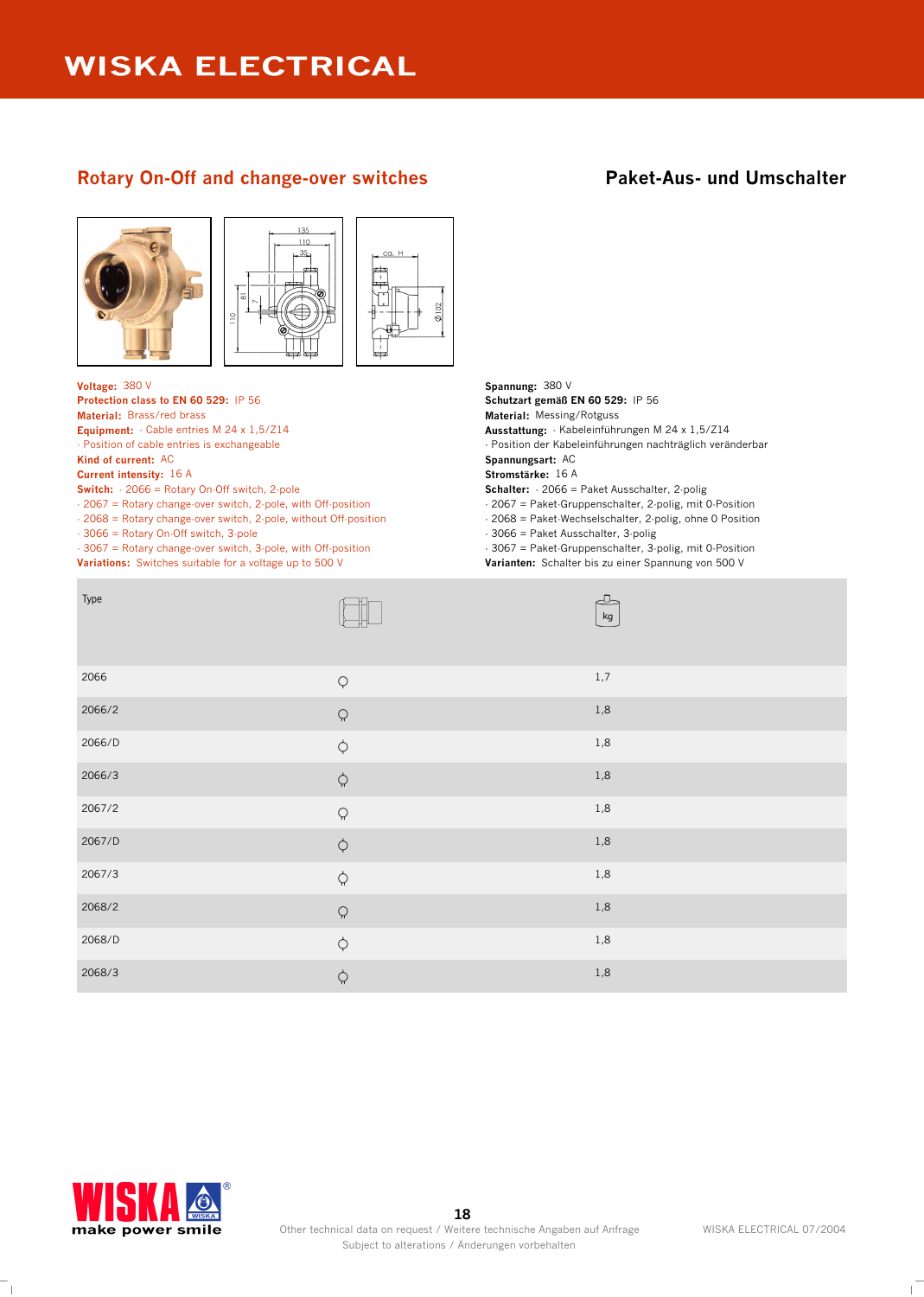## **Rotary On-Off and change-over switches <b>Paket-Aus- und Umschalter**

| Type   |                     | kg    |
|--------|---------------------|-------|
| 3066   | $\varphi$           | 1,7   |
| 3066/2 | $\Omega$            | $1,8$ |
| 3066/D | $\varphi$           | $1,8$ |
| 3066/3 | $\varphi$           | $1,8$ |
| 3067/2 | $\hbox{$\bigcirc$}$ | $1,8$ |
| 3067/D | $\varphi$           | 1,8   |
| 3067/3 | $\varphi$           | $1,8$ |

### **Spare parts / Accessories Ersatzteile / Zubehör**

#### Description Produktbeschreibung 1847 Rotary On-Off switch interior, 2-pole, 16A, 380V Paket-Ausschaltereinsatz, 2-polig, 16A, 380V 0,2 1848 Rotary change-over switch interior, 2-pole, 16A, 380V, with Off-position Paket-Gruppenschaltereinsatz, 2-polig, 16A, 380V, mit 0-Position 0,2 1851 Rotary On-Off switch interior, 3-pole, 16A, 380V Paket-Ausschaltereinsatz, 3-polig , 16A, 380V 0,3 1852 Rotary change-over switch interior, 3-pole, 16A, 380V, with Off-position Paket-Gruppenschaltereinsatz, 3-polig, 16A, 380V, mit 0-Position 0,3 1853 Rotary change-over switch interior, 2-pole, 16A, 380V, without Off-postion Paket-Wechselschaltereinsatz, 2-polig, 16A, 380V, ohne 0-Position 0,2

For the wide range of Cable glands and accessories for all applications please look at the catalogue "WISKA INDUSTRY" Das umfangreiche Sortiment an Kabelverschraubungen und Zubehör für alle Einsatzbereiche finden Sie im Katalog "WISKA INDUSTRY".